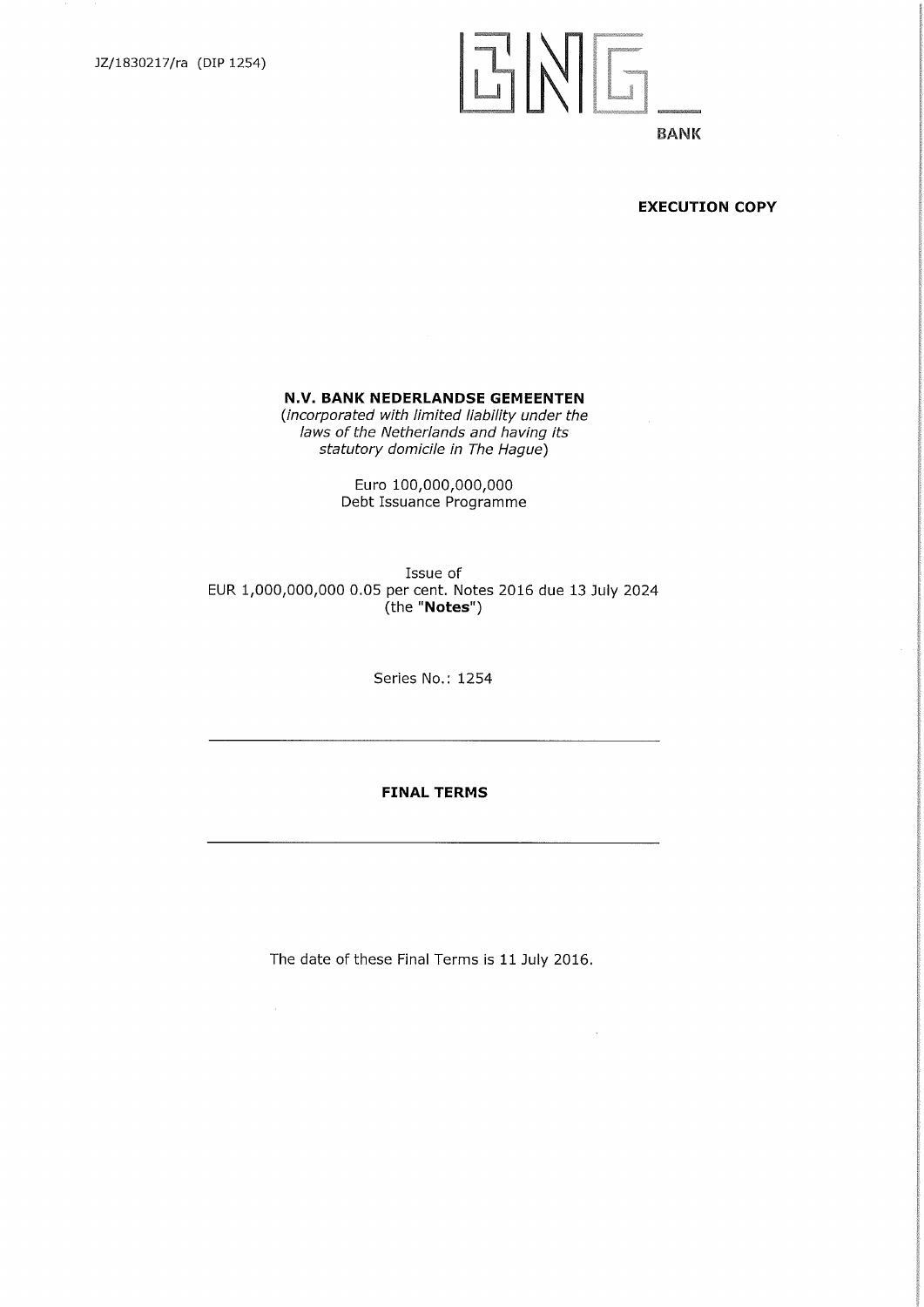

The Base Prospectus referred to below (as completed by these Final Terms) has been prepared on the basis that any offer of Notes in any Member State of the European Economic Area which has implemented the Prospectus Directive (each, a "Relevant **Member State")** will be made pursuant to an exemption under the Prospectus Directive, as implemented in that Relevant Member State, from the requirement to publish a prospectus for offers of the Notes. Accordingly any person making or intending to make an offer in that Relevant Member State of the Notes may only do so in circumstances in which no obligation arises for the Issuer or any Joint Lead Manager to publish a prospectus pursuant to Article 3 of the Prospectus Directive or supplement a prospectus pursuant to Article 16 of the Prospectus Directive, in each case, in relation to such offer. Neither the Issuer nor any Joint Lead Manager has authorised, nor do they authorise, the making of any offer of Notes in any other circumstances.

Terms used herein shall be deemed to be defined as such for the purposes of the Terms and Conditions (the **"Terms and Conditions")** set forth on pages 60 to 95 of the base prospectus dated 27 May 2016 (the **"Base Prospectus")** issued in relation to the Euro 100,000,000,000 debt issuance programme of N.V. Bank Nederlandse Gemeenten which constitutes a base prospectus for the purposes of the Prospectus Directive. This document constitutes the Final Terms of the Notes described herein for the purposes of Article 5.4 of the Prospectus Directive and must be read in conjunction with the Base Prospectus. Full information on the Issuer and the offer of the Notes described herein is only available on the basis of a combination of these Final Terms and the Base Prospectus. However, a summary of the issue of the Notes is annexed to these Final Terms.

The Base Prospectus is available for viewing at the investor relations section of the Issuer's website, http://www.bngbank.nl/investors, and at the offices of the Paying Agents in Amsterdam, Luxembourg and London specified in the Base Prospectus. Copies may, upon oral or written request, also be obtained from the Paying Agents.

These Final Terms do not constitute, and may not be used for the purposes of, an offer or solicitation by anyone in any jurisdiction in which such offer or solicitation is not authorised or to any person to whom it is unlawful to make such offer or solicitation; and no action is being taken to permit an offering of the Notes or the distribution of these Final Terms in any jurisdiction where such action is required.

In connection with the issue of Notes under the Programme, the Joint Lead Manager who is specified in these Final Terms as the Stabilising Manager (or any person acting for the Stabilising Manager) may over-allot Notes or effect transactions with a view to supporting the market price of the Notes at a level higher than that which might otherwise prevail for a limited period. However, there may be no obligation on the Stabilising Manager (or any agent of the Stabilising Manager) to do this. Such stabilising shall be conducted in compliance with all applicable laws, regulations and rules.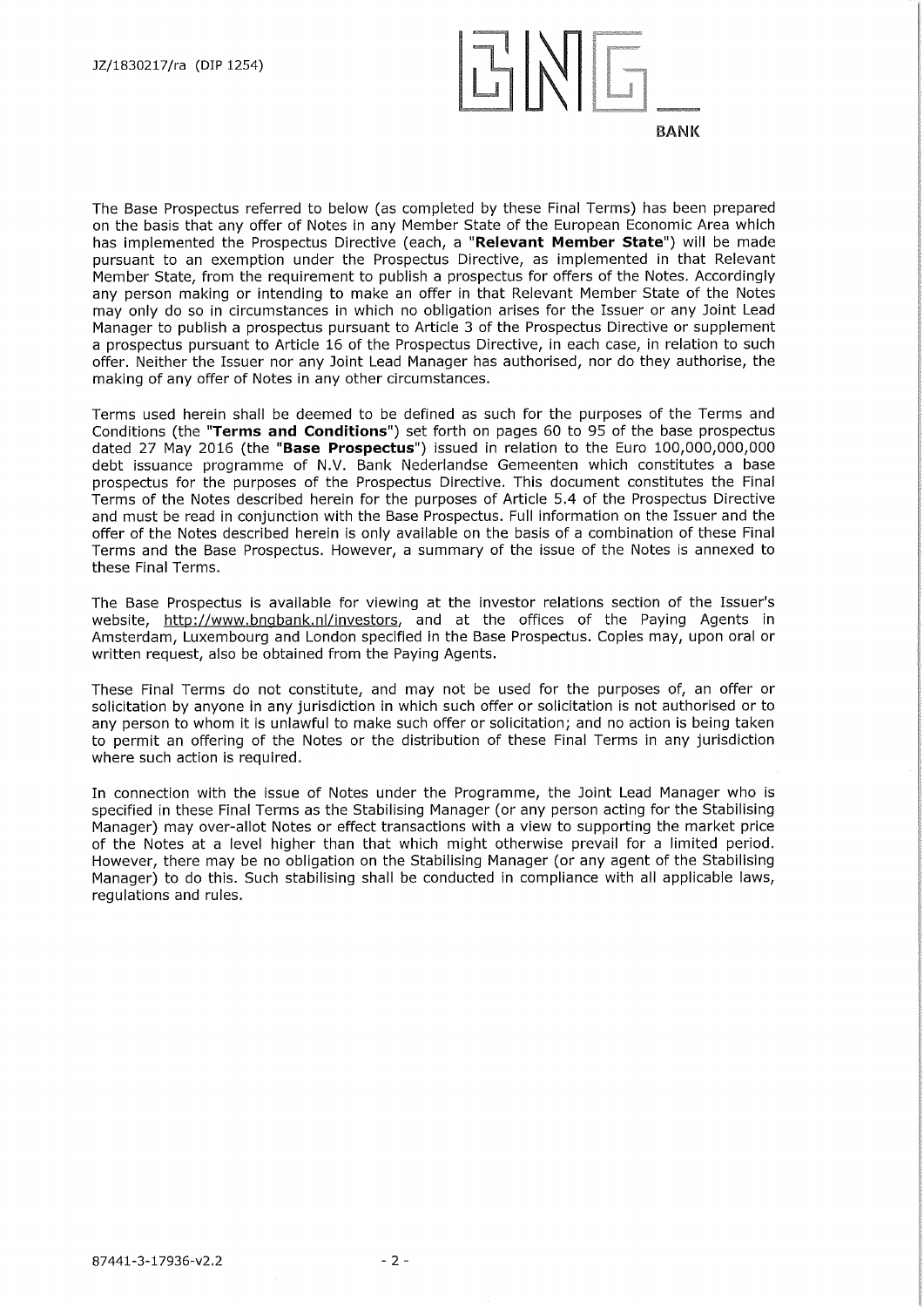

#### **PART A — CONTRACTUAL TERMS**

The terms of the Notes are as follows:

| 1.  | Issuer:                                                |                                          | N.V. Bank Nederlandse Gemeenten                                                                                                                                                                          |  |  |
|-----|--------------------------------------------------------|------------------------------------------|----------------------------------------------------------------------------------------------------------------------------------------------------------------------------------------------------------|--|--|
| 2.  | Series Number:                                         |                                          | 1254                                                                                                                                                                                                     |  |  |
| 3.  |                                                        | <b>Specified Currency or Currencies:</b> | Euro ("EUR")                                                                                                                                                                                             |  |  |
| 4.  |                                                        | Aggregate Nominal Amount:                | EUR 1,000,000,000                                                                                                                                                                                        |  |  |
| 5.  | Issue Price:                                           |                                          | 99.992 per cent. of the Aggregate Nominal Amount                                                                                                                                                         |  |  |
| 6.  | (i)                                                    | Specified<br>Denomination(s):            | EUR 1,000                                                                                                                                                                                                |  |  |
|     | (ii)                                                   | <b>Calculation Amount:</b>               | EUR 1,000                                                                                                                                                                                                |  |  |
| 7.  | (i)                                                    | Issue Date:                              | 13 July 2016                                                                                                                                                                                             |  |  |
|     | (ii)                                                   | <b>Interest Commencement</b><br>Date:    | Issue Date                                                                                                                                                                                               |  |  |
| 8.  |                                                        | Maturity Date:                           | 13 July 2024                                                                                                                                                                                             |  |  |
| 9.  | <b>Interest Basis:</b>                                 |                                          | 0.05 per cent. Fixed Rate<br>(further particulars specified below)                                                                                                                                       |  |  |
| 10. | Redemption/Payment Basis:                              |                                          | Subject to any purchase and cancellation or early<br>redemption, the Notes will be redeemed on the<br>Maturity Date at 100 per cent. of their nominal<br>amount<br>(further particulars specified below) |  |  |
| 11. | Put/Call Options:                                      |                                          | Not Applicable                                                                                                                                                                                           |  |  |
| 12. | Date Board approval for issuance<br>of Notes obtained: |                                          | Not Applicable                                                                                                                                                                                           |  |  |
|     | PROVISIONS RELATING TO INTEREST (IF ANY) PAYABLE       |                                          |                                                                                                                                                                                                          |  |  |
| 13. | <b>Fixed Rate Note Provisions</b>                      |                                          | Applicable                                                                                                                                                                                               |  |  |

- (i) Fixed Rate(s) of Interest: 0.05 per cent. per annum payable annually in arrear (ii) Interest Payment 13 July in each year up to and including the Maturity<br>Date(s): Date, subject to adjustment for payment purposes Date(s): Date, subject to adjustment for payment purposes only in accordance with the Following Business Day Convention with London as an Additional Business Centre
- (iii) Fixed Coupon Amount(s): EUR 0.50 per Calculation Amount
- (iv) Broken Amount(s): Not Applicable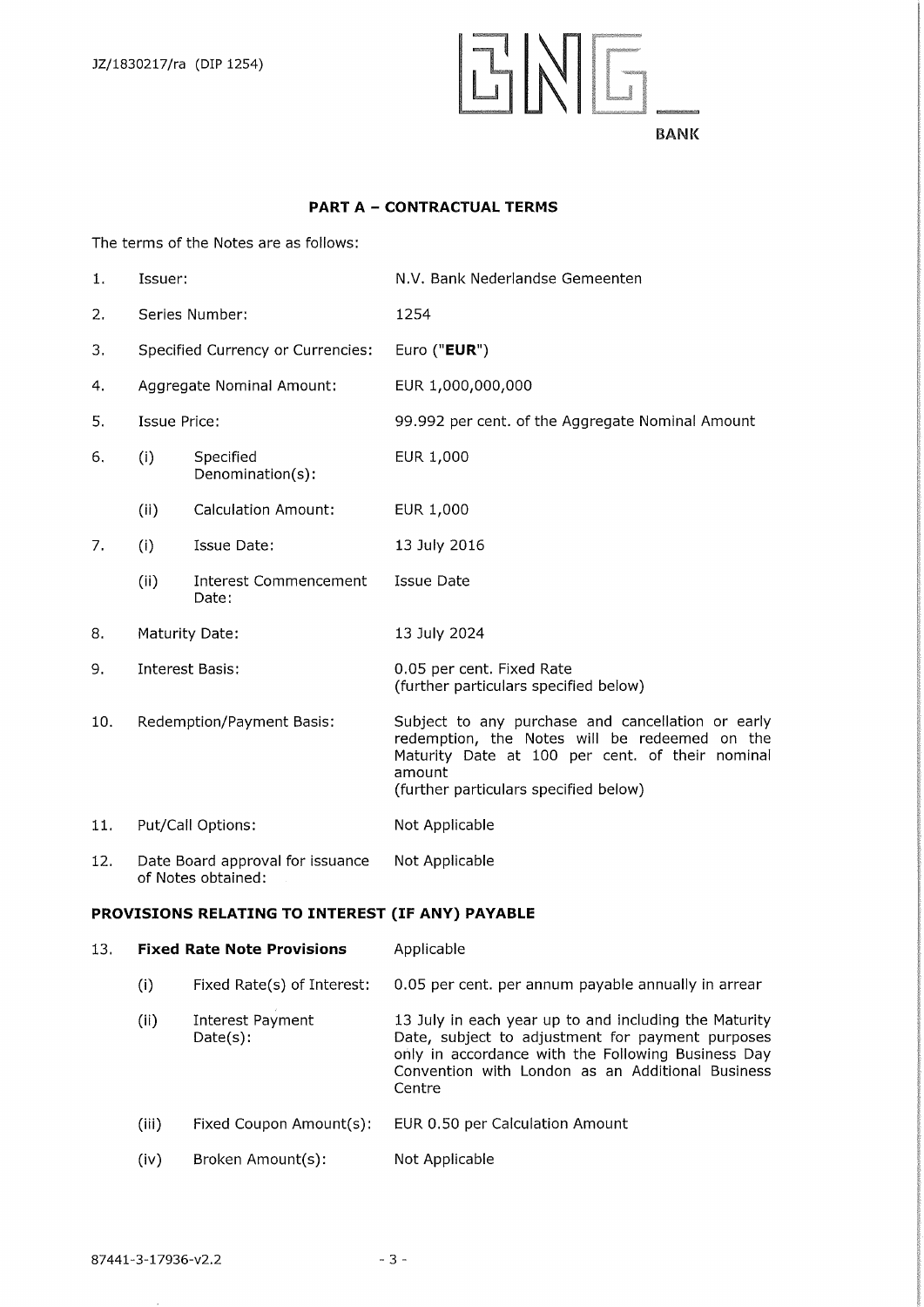HNI 91E.M.62,1 **BANK** 

(v) Day Count Fraction: Actual/Actual (ICMA) (vi) Regular Date(s): 13 July in each year 14. **Floating Rate Note Provisions** Not Applicable 15. **Zero Coupon Note Provisions** Not Applicable 16. **Dual Currency Interest Note** Not Applicable **Provisions**  17. **Reverse Floater Interest Note** Not Applicable **Provisions**  18. **Step-Down Interest Note** Not Applicable **Provisions**  19. **Step-Up Interest Note Not Applicable Provisions**  20. **Dual Currency Redemption** Not Applicable

**Note Provisions** 

#### **PROVISIONS RELATING TO REDEMPTION**

| 21. | Issuer Call Option: | Not Applicable |
|-----|---------------------|----------------|
|     |                     |                |

| 22 | Investor Put Option: | Not Applicable |
|----|----------------------|----------------|
|----|----------------------|----------------|

- EUR 1,000 per Calculation Amount 23. Final Redemption Amount:
- EUR 1,000 per Calculation Amount 24. Early Redemption Amount(s) payable per Calculation Amount on redemption (a) for taxation reasons (Condition 6(b)) or (b) on the occurrence of an event of default (Condition 7):

#### **GENERAL PROVISIONS APPLICABLE TO THE NOTES**

| 25. | Form of Notes:                                                        | <b>Bearer Notes</b>                                                                                                                                                                                                                                                                                                                                                                                                                                                                      |
|-----|-----------------------------------------------------------------------|------------------------------------------------------------------------------------------------------------------------------------------------------------------------------------------------------------------------------------------------------------------------------------------------------------------------------------------------------------------------------------------------------------------------------------------------------------------------------------------|
| 26. | <b>Temporary Global Note</b><br>exchangeable for Definitive<br>Notes: | Not Applicable                                                                                                                                                                                                                                                                                                                                                                                                                                                                           |
| 27. | Temporary Global Note<br>exchangeable for a Permanent<br>Global Note: | Applicable. The Notes will initially be represented<br>upon issue by a temporary global note (the<br>"Temporary Global Note") in bearer form without<br>coupons attached, which<br>will<br>be<br>interest<br>exchangeable on or after the date falling 40 days<br>after the Issue Date in accordance with the terms<br>thereof, for interests in a permanent global note (the<br>"Permanent Global Note"), upon certification as to<br>non-U.S. beneficial ownership as provided therein |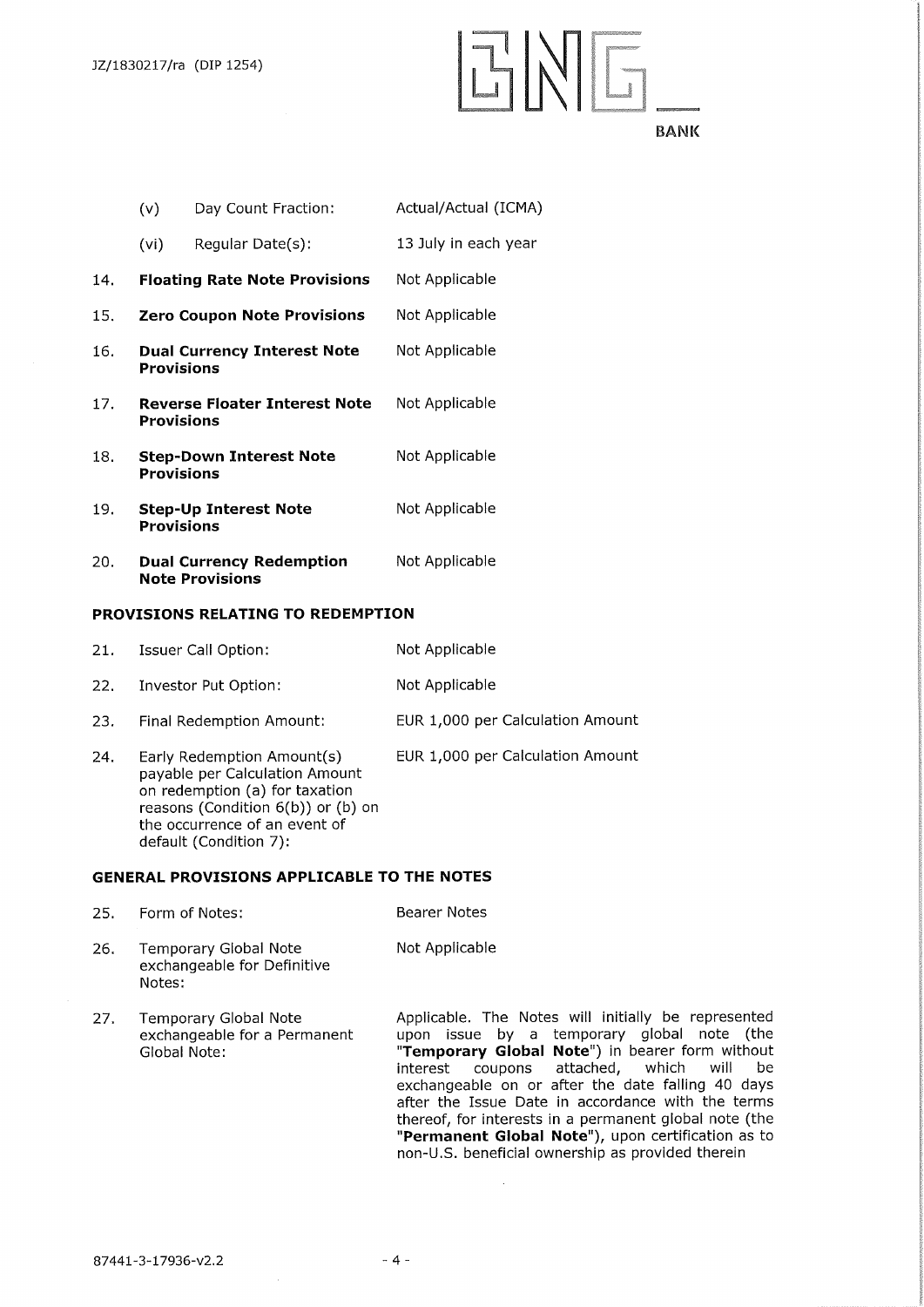

Where a Global Note is to be cleared through Euroclear, Clearstream Luxembourg or any other relevant clearing system and is exchangeable for Definitive Notes at any time or where Definitive Notes will definitely be issued, the Notes may only be issued in such denominations as Euroclear, Clearstream Luxembourg or any such other relevant clearing system will permit at that time. In particular, the Notes may not have denominations that include integral multiples of an amount if such amount is not divisible by the minimum denomination of such Notes

28. Permanent Global Note exchangeable for Definitive Notes: Applicable, but only as set out in Condition 1(e), except that in each case a Permanent Global Note which forms part of a securities deposit *(girodepot)*  with Euroclear Netherlands shall only be exchangeable within the limited circumstances as described in the Netherlands Securities Giro Act *(Wet giraal effectenverkeer)* and such exchange will be made in accordance therewith, the Euroclear Netherlands' terms and conditions and operational documents

London, in addition to TARGET2

- 29. Registered Notes: Not Applicable
- 30. New Global Note: Applicable
- 31. New Safekeeping Structure: Not Applicable
- 32. Additional Financial Centre(s) or other special provisions relating to payment dates:
- 33. Talons for future Coupons or No Receipts to be attached to Definitive Notes (and dates on which such Talons mature):
- 34. Details relating to Installment Not Applicable Notes:
- 35. Redenomination: Not Applicable

#### **PURPOSE OF FINAL TERMS**

These Final Terms comprise the final terms required for issue and admission to trading on the Luxembourg Stock Exchange of the Notes described herein pursuant to the Euro 100,000,000,000 Debt Issuance Programme of the Issuer.

Signed on behalf of N.V. BANK NEDERLANDSE GEMEENTEN:

By: Mrs. M.V. Ketting Duly authorised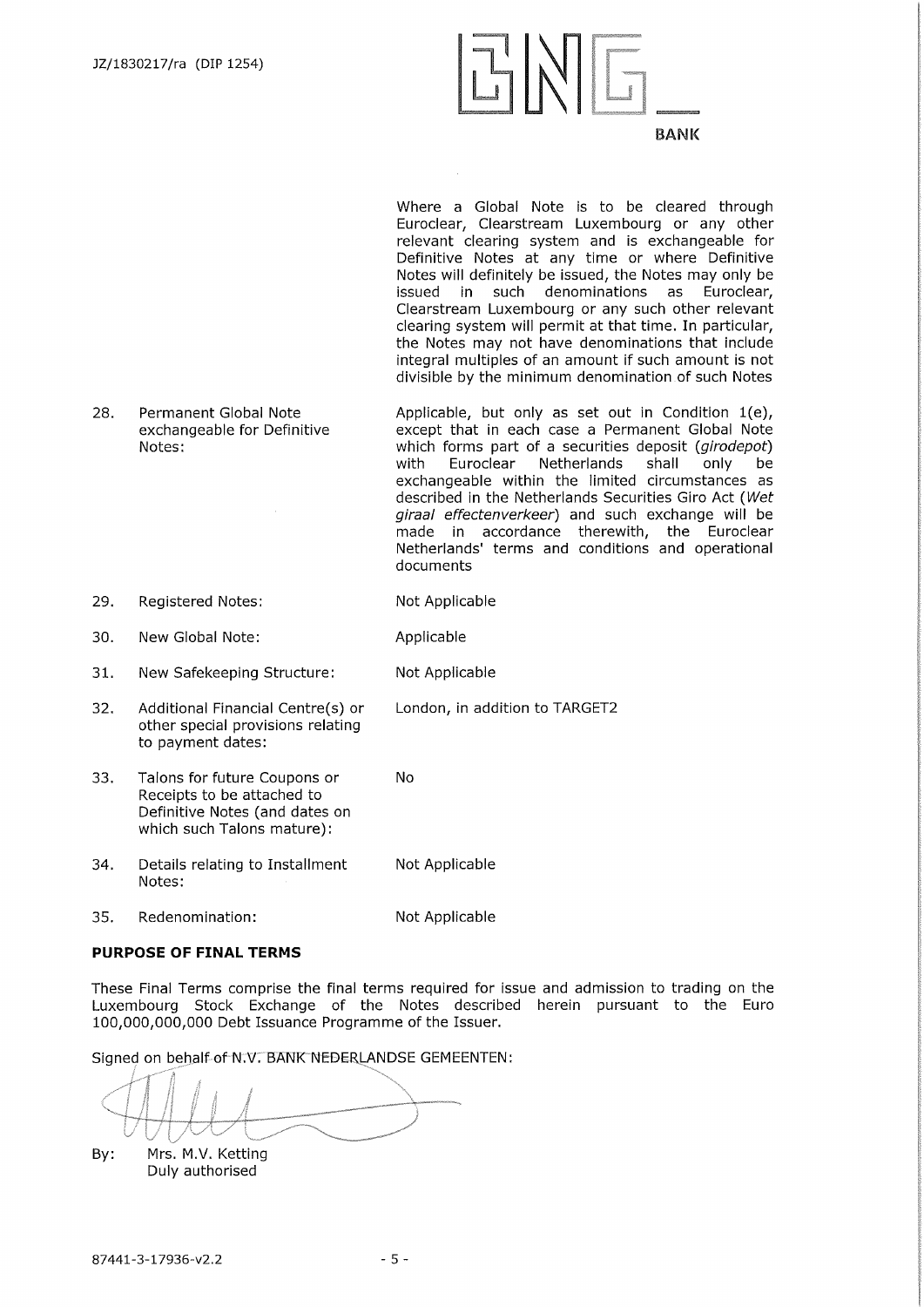**TINIE BANK** 

#### **PART B — OTHER INFORMATION**

#### **1. LISTING**

Admission to trading: Application is expected to be made by the Issuer (or on  $(i)$ its behalf) for the Notes to be admitted to trading on the regulated market of the Luxembourg Stock Exchange with effect from the Issue Date ting fee)

| (ii) | Estimate of total     | <b>EUR 400 (lis</b> |
|------|-----------------------|---------------------|
|      | expenses relating to  |                     |
|      | admission to trading: |                     |

#### **2. RATINGS**

The Notes are expected to be rated:

| Standard & Poor's Credit Market Services Europe Limited: | AAA   |
|----------------------------------------------------------|-------|
| Fitch Ratings Limited:                                   | $AA+$ |
| Moody's Investors Service Limited:                       | Aaa   |

#### **3. INTERESTS OF NATURAL AND LEGAL PERSONS INVOLVED IN THE ISSUE/OFFER**

Except for the commissions payable to the Joint Lead Managers, described in the first paragraph under "Plan of Distribution" in the Base Prospectus, so far as the Issuer is aware, no person involved in the offer of the Notes has an interest material to the offer. The Joint Lead Managers and their affiliates have engaged, and may in the future engage, in investment banking and/or commercial banking transactions with, and may perform other services for, the Issuer and its affiliates in the ordinary course of business.

#### 4 **REASONS FOR THE OFFER, ESTIMATED NET PROCEEDS AND TOTAL EXPENSES**

Reasons for the offer: The net proceeds of the issue of the Notes (the  $(i)$ **"Proceeds")** will be tracked by the Issuer and allocated to its lending and investment operations to housing associations investing in neighbourhoods with a social challenge, as defined in *"A first framework for a BNG Bank Social Bond for Dutch Housing Associations"*  published by the Tilburg Sustainability Centre of Tilburg University **("TSC Telos")** dated 18 May 2016 (the **"Framework").**  Elected housing associations benefiting from the Proceeds

(the **"Elected Housing Associations")** will be defined based on a selection methodology developed by the Issuer in partnership with TSC Telos and explained in the Framework. Copies of the Framework are available on the Issuer's website, http://www.bngbank.nl.

The allocation of the Proceeds to Elected Housing Associations will be audited annually by an external auditor. The Issuer will report on the amount financed with the net proceeds and will publish a report on the quantitative sustainability performance of the Elected Housing Associations. This report will be produced by TSC Telos.

- (ii) Estimated net proceeds: EUR 998,320,000 (net of the expenses specified in Item 4(iii) below)
- (iii) Estimated total EUR 100,000 expenses: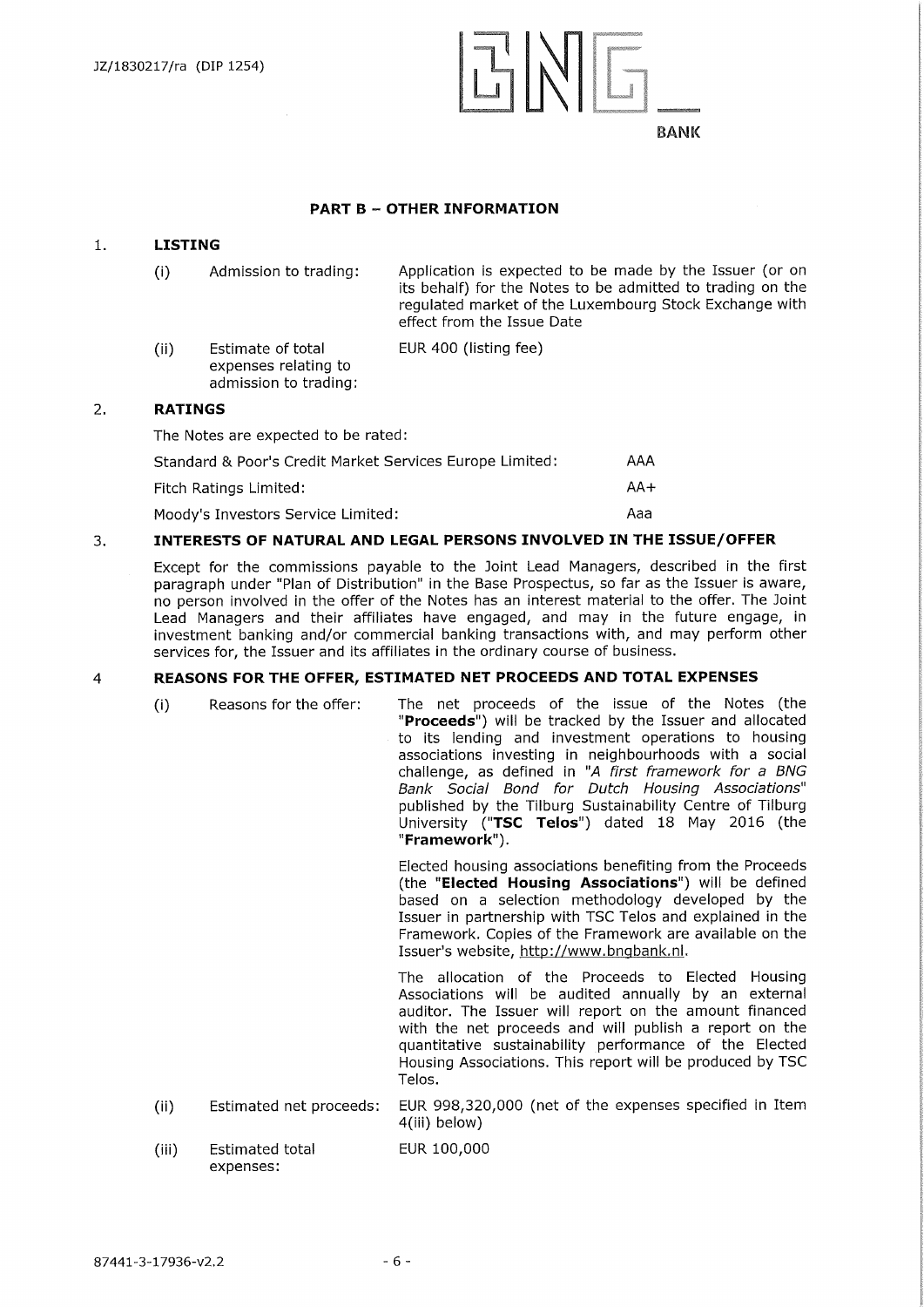

#### **5. INDICATION OF YIELD (Fixed Rate Notes only)**

0.051 per cent. per annum

The yield is calculated at the Issue Date on the basis of the Issue Price. It is not an indication of future yield

#### **6. HISTORIC INTEREST RATES (Floating Rate Notes only)**

Not Applicable

#### **7. PERFORMANCE OF RATE[S] OF EXCHANGE AND EXPLANATION OF EFFECT ON VALUE OF INVESTMENT (Dual Currency Interest Notes, Dual Currency Redemption Notes and Variable Interest Rate Notes only)**

Not Applicable

#### **8. OPERATIONAL INFORMATION**

ISIN Code: XS1445725218

Common Code: 144572521

Clearing System: Euroclear. Euroclear's offices are situated at 1 Boulevard du Roi Albert II, B-1210 Brussels, Belgium

As set out in the Base Prospectus

Clearstream, Luxembourg. Clearstream, Luxembourg's offices are situated at 42 Avenue J.F. Kennedy, 1855 Luxembourg

Delivery: Delivery against payment

Names and addresses of Paying Agent(s):

Intended to be held in a manner which would allow Eurosystem eligibility:

Yes. Note that the designation "yes" simply means that the Notes are intended upon issue to be deposited with Euroclear or Clearstream, Luxembourg as common safekeeper and does not necessarily mean that the Notes will be recognised as eligible collateral for Eurosystem monetary policy and intra-day credit operations by the Eurosystem either upon issue or at any or all times during their life. Such recognition will depend upon the European Central Bank being satisfied that Eurosystem eligibility criteria have been met

#### 9. **DISTRIBUTION**

- $(i)$ Method of distribution: Syndicated
- $(i)$ If syndicated, names and addresses of Dealers:

*Joint Lead Managers:* 

## **Cooperatieve Rabobank U.A.**

Croeselaan 18

3521 CB Utrecht

The Netherlands

#### **Credit Agricole Corporate and Investment Bank**

12, place des Etats-Unis

CS 70052

92547 Montrouge Cedex

France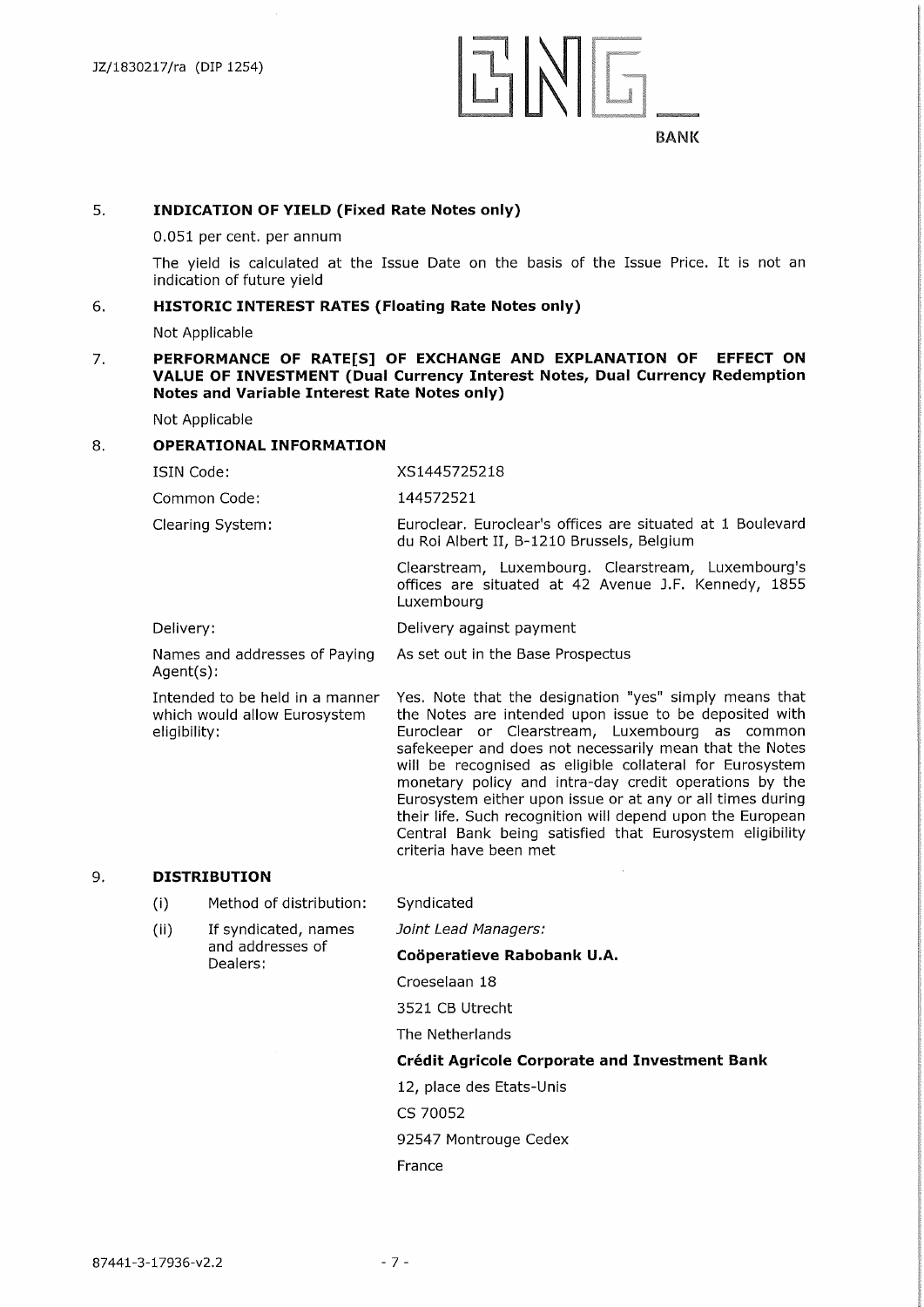$\mathcal{L}_{\mathcal{A}}$ 

# ENE ILaatateeta 100000000

**Morgan Stanley & Co. International plc** 

## **BANK**

|        |                                                   | 25 Cabot Square                                   |
|--------|---------------------------------------------------|---------------------------------------------------|
|        |                                                   | Canary Wharf                                      |
|        |                                                   | London E14 4QA                                    |
|        |                                                   | United Kingdom                                    |
| (iii)  | Date of Subscription<br>Agreement:                | 11 July 2016                                      |
| (iv)   | Stabilising Manager(s)<br>(if any):               | Coöperatieve Rabobank U.A.                        |
| (v)    | If non-syndicated, name<br>and address of Dealer: | Not Applicable                                    |
| (vi)   | Total commission and<br>concession:               | 0.15 per cent. of the Aggregate Nominal Amount    |
| (vii)  | U.S. Selling<br>Restrictions:                     | Regulation S Category 2; TEFRA D Rules applicable |
| (viii) | Non-exempt Offer:                                 | Not Applicable                                    |
| (ix)   | General Consent:                                  | Not Applicable                                    |
| (x)    | Other conditions to<br>consent:                   | Not Applicable                                    |
|        |                                                   |                                                   |

## **10. TERMS AND CONDITIONS OF THE OFFER**

Not Applicable

#### **11. RESPONSIBILITY**

The Issuer accepts responsibility for the information contained in these Final Terms which, when read together with the Base Prospectus referred to above, contains all information that is material in the context of the issue of the Notes.

## **12. THIRD PARTY INFORMATION**

Not Applicable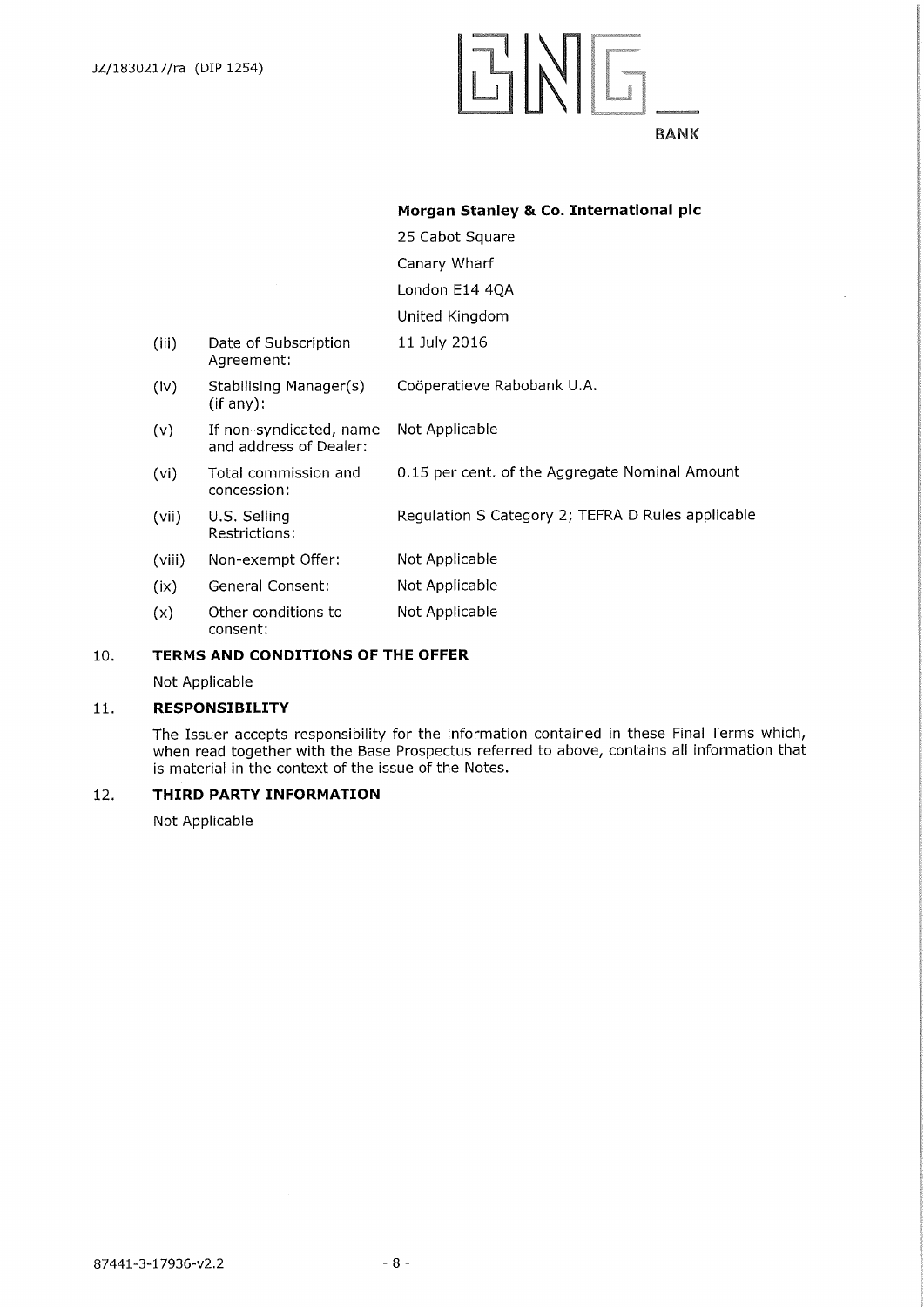

#### **SUMMARY OF THE NOTES**

Summaries are made up of disclosure requirements known as **"Elements".** These Elements are numbered in Sections  $A - E (A.1 - E.7)$ . This Summary contains all the Elements required to be included in a summary for this type of securities and the Issuer. Because some Elements are not required to be addressed, there may be gaps in the numbering sequence of the Elements. Even though an Element may be required to be inserted in a summary because of the type of securities and Issuer, it is possible that no relevant information can be given regarding the Element. In this case a short description of the Element should be included in the summary with the mention of 'Not Applicable'.

|      | Section $A - Introduction$ and Warnings                                                                                    |                                                                                                                                                                                                                                                                                                                                                                                                                                                                                                                                                                                                                                                                                                                                                                                                                                                                                                                                                                                                                            |  |  |
|------|----------------------------------------------------------------------------------------------------------------------------|----------------------------------------------------------------------------------------------------------------------------------------------------------------------------------------------------------------------------------------------------------------------------------------------------------------------------------------------------------------------------------------------------------------------------------------------------------------------------------------------------------------------------------------------------------------------------------------------------------------------------------------------------------------------------------------------------------------------------------------------------------------------------------------------------------------------------------------------------------------------------------------------------------------------------------------------------------------------------------------------------------------------------|--|--|
| A.1  | <b>Introduction and</b><br>warnings:                                                                                       | This summary should be read as an introduction to the Base<br>Prospectus. Any decision to invest in the Notes should be based on<br>consideration of the Base Prospectus as a whole by the investor<br>including any documents incorporated by reference. Where a claim<br>relating to the information contained in the Base Prospectus is<br>brought before a court, the plaintiff investor might, under the<br>national legislation of the Member State, have to bear the costs of<br>translating the Base Prospectus before the legal proceedings are<br>initiated. Civil liability attaches only to those persons who have<br>tabled the summary including any translation thereof, but only if<br>the summary is misleading, inaccurate or inconsistent when read<br>together with the other parts of the Base Prospectus or it does not<br>provide, when read together with the other parts of the Base<br>Prospectus, key information in order to aid investors when<br>considering whether to invest in the Notes. |  |  |
| A.2  | <b>Consent to use of</b><br>the Base<br><b>Prospectus:</b>                                                                 | Not Applicable. No Non-exempt Offer of the Notes will be made.                                                                                                                                                                                                                                                                                                                                                                                                                                                                                                                                                                                                                                                                                                                                                                                                                                                                                                                                                             |  |  |
|      |                                                                                                                            | Section B - The Issuer                                                                                                                                                                                                                                                                                                                                                                                                                                                                                                                                                                                                                                                                                                                                                                                                                                                                                                                                                                                                     |  |  |
| B.1  | <b>Legal and</b><br>commercial<br>name:                                                                                    | The legal name of the Issuer is N.V. Bank Nederlandse Gemeenten.<br>The commercial name of the Issuer is BNG Bank.                                                                                                                                                                                                                                                                                                                                                                                                                                                                                                                                                                                                                                                                                                                                                                                                                                                                                                         |  |  |
| B.2  | <b>Domicile and legal</b><br>form, applicable<br>legislation and<br>country of<br>incorporation:                           | BNG Bank is a public company with limited liability (naamloze<br>vennootschap) incorporated under the laws of the Netherlands,<br>having its statutory seat at The Hague, the Netherlands. BNG Bank<br>is registered in the trade register of the Chamber of Commerce<br>under no. 27008387.                                                                                                                                                                                                                                                                                                                                                                                                                                                                                                                                                                                                                                                                                                                               |  |  |
| B.4b | <b>Description of any</b><br>known trends<br>affecting the<br><b>Issuer and the</b><br>industries in<br>which it operates: | BNG Bank's business and results of operations are affected by local<br>and global economic conditions, perceptions of those conditions<br>and future economic prospects. The outlook for the global economy<br>in the near- to medium-term remains uncertain due to several<br>factors, including geopolitical risks, concerns around global growth<br>and price stability. Risks to growth and stability stem mainly from<br>continued imbalances in Europe and elsewhere, low growth levels<br>in foreign markets and conflicts in Ukraine and the Middle East.<br>Furthermore, uncertainty about how economies will respond to<br>lower oil prices and the European Central Bank's (the "ECB")<br>monetary policy measures, including the implementation of the<br>quantitative easing ("QE") programme that commenced in March                                                                                                                                                                                         |  |  |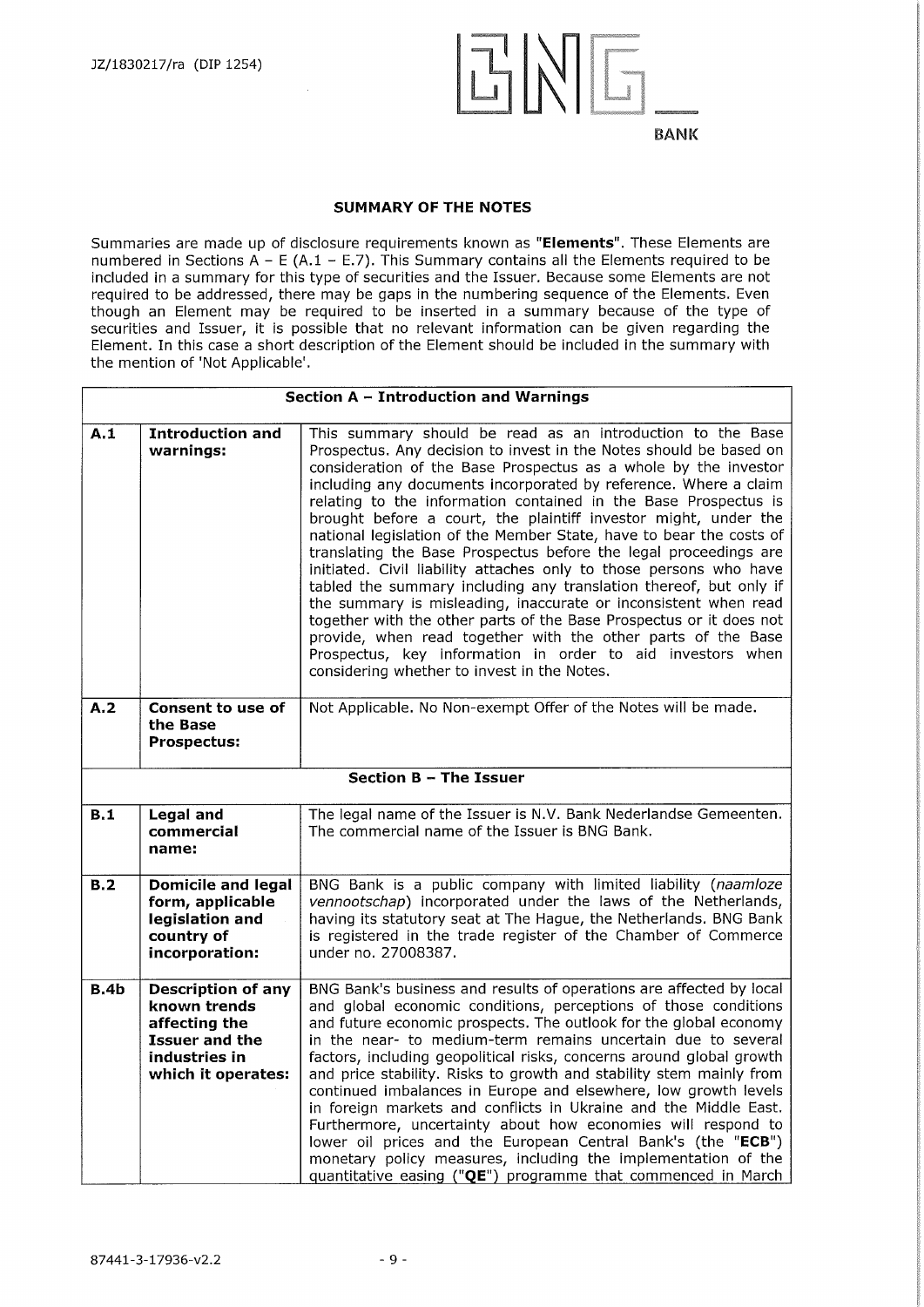| the scott or a covered<br><b>MASSAGE</b><br>REVOLTAGE<br><b>ROCKS</b><br><b>CONTROLLED AND</b> | 000000000000000000000<br>202022-00222-00222-0022<br><b>SUBSCHLIBSONS</b><br>TRIMING COMPANY<br>2002/02/2022<br><b>MANAGEMENT</b><br><u>ka matangan d</u><br><b>Marine Alexandria</b> | <b>Experience of the Constitution of the Constitution</b> |
|------------------------------------------------------------------------------------------------|--------------------------------------------------------------------------------------------------------------------------------------------------------------------------------------|-----------------------------------------------------------|
|                                                                                                |                                                                                                                                                                                      | BANK                                                      |

|             |                                                                                                  | 2015 affect growth and stability. In addition, there is a risk that<br>Europe may suffer from deflation causing consumers and<br>businesses to cut back on spending. The outlook for the economy<br>in the Netherlands remains modest.                                                                                                                                                                                                                                                                                                   |  |  |
|-------------|--------------------------------------------------------------------------------------------------|------------------------------------------------------------------------------------------------------------------------------------------------------------------------------------------------------------------------------------------------------------------------------------------------------------------------------------------------------------------------------------------------------------------------------------------------------------------------------------------------------------------------------------------|--|--|
|             |                                                                                                  | BNG Bank's business is impacted generally by the business and<br>economic environment in which it operates, which itself is impacted<br>by factors such as changes in interest rates, securities prices,<br>credit and liquidity spreads, exchange rates, consumer spending,<br>business investment, real estate valuations, government spending,<br>inflation, the volatility and strength of the capital markets and<br>other de-stabilising forces such as geopolitical tensions or acts of<br>terrorism.                             |  |  |
|             |                                                                                                  | The introduction of, and changes to, taxes, levies or fees applicable<br>to BNG Bank's operations (such as the imposition of a financial<br>transactions tax and bank levy) has had and may in the future<br>have an adverse effect on its business and/or results of operations.                                                                                                                                                                                                                                                        |  |  |
|             |                                                                                                  | Although it is difficult for BNG Bank to predict what impact all of<br>the recent regulatory changes, developments and heightened<br>levels of scrutiny will have on BNG Bank, the enactment of<br>legislation and regulations in the Netherlands, changes in other<br>regulatory requirements and the transition to direct supervision by<br>the ECB, have resulted in increased capital and liquidity<br>requirements and increased operating costs and have impacted,<br>and are expected to continue to impact, BNG Bank's business. |  |  |
| B.5         | Description of the<br><b>Issuer's group</b><br>and the Issuer's<br>position within<br>the group: | The outstanding shares in the share capital of BNG Bank are held<br>by the Dutch State (50%), with the remainder held by more than<br>95% of Dutch municipalities, 11 of the 12 Dutch provinces, and<br>one water board.                                                                                                                                                                                                                                                                                                                 |  |  |
|             |                                                                                                  | BNG Bank has a number of wholly owned subsidiaries that provide<br>services ancillary to the principal activity of BNG Bank of lending to<br>the public sector. These subsidiaries are:                                                                                                                                                                                                                                                                                                                                                  |  |  |
|             |                                                                                                  | BNG Gebiedsontwikkeling B.V.                                                                                                                                                                                                                                                                                                                                                                                                                                                                                                             |  |  |
|             |                                                                                                  | Hypotheekfonds voor Overheidspersoneel B.V.                                                                                                                                                                                                                                                                                                                                                                                                                                                                                              |  |  |
| <b>B.9</b>  | Profit forecast or<br>estimate:                                                                  | Not Applicable. BNG Bank has not made any public profit forecasts<br>or profit estimates.                                                                                                                                                                                                                                                                                                                                                                                                                                                |  |  |
| <b>B.10</b> | Qualifications in<br>the Auditors'<br>report:                                                    | Not Applicable. The audit reports with respect to BNG Bank's<br>audited financial statements as of and for the financial years ended<br>31 December 2015, 31 December 2014 and 31 December 2013<br>incorporated by reference in the Base Prospectus are unqualified.                                                                                                                                                                                                                                                                     |  |  |
| <b>B.12</b> | <b>Selected Financial</b><br><b>Information -</b>                                                | The selected historical key financial information for BNG Bank is<br>set out below:                                                                                                                                                                                                                                                                                                                                                                                                                                                      |  |  |
|             | Material/<br>Significant                                                                         | 2011<br>2013<br>2012<br>2015<br>2014                                                                                                                                                                                                                                                                                                                                                                                                                                                                                                     |  |  |
|             | <b>Change:</b>                                                                                   | (C millions, except percentages, per share and employee<br>data)                                                                                                                                                                                                                                                                                                                                                                                                                                                                         |  |  |
|             |                                                                                                  | 153,505<br>131,183<br>142,228<br>136,460<br>Total Assets<br>149,511                                                                                                                                                                                                                                                                                                                                                                                                                                                                      |  |  |

 $\hat{\mathcal{A}}$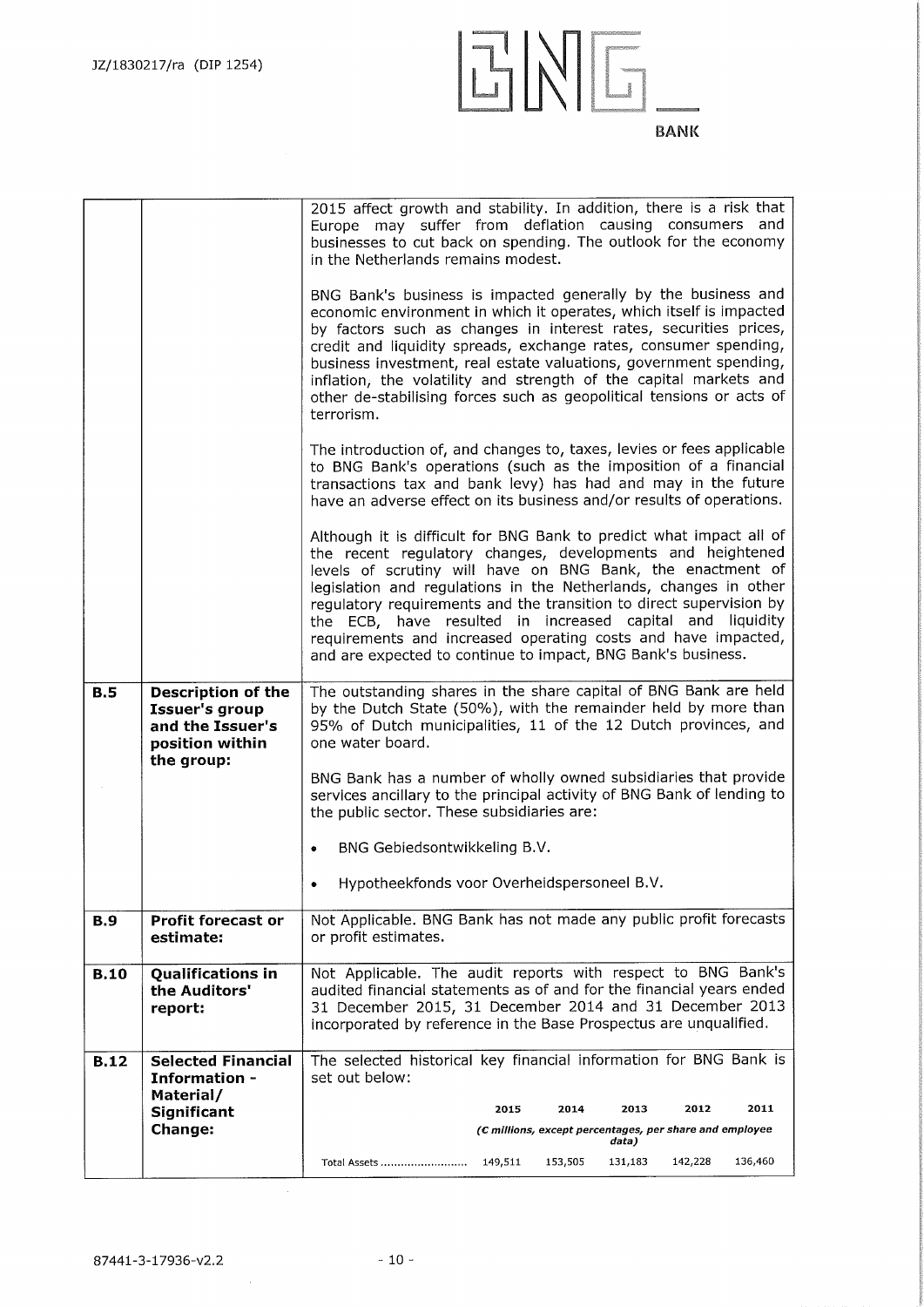

|             |                                                                             | Loans and Advances                                                                                                                                                                                                                                                                                                                                                                                                                                                                                                                    | 89,366 | 90,732 | 92,074 | 90,725 | 90,775 |
|-------------|-----------------------------------------------------------------------------|---------------------------------------------------------------------------------------------------------------------------------------------------------------------------------------------------------------------------------------------------------------------------------------------------------------------------------------------------------------------------------------------------------------------------------------------------------------------------------------------------------------------------------------|--------|--------|--------|--------|--------|
|             |                                                                             | of which granted to or<br>guaranteed by public<br>authorities                                                                                                                                                                                                                                                                                                                                                                                                                                                                         | 80,159 | 81,036 | 81,701 | 79,666 | 78,548 |
|             |                                                                             | of which reclassified from<br>the financial assets<br>available-for-sale item                                                                                                                                                                                                                                                                                                                                                                                                                                                         | 1,575  | 1,779  | 2,259  | 2,603  | 3,219  |
|             |                                                                             | Shareholders' Equity <sup>1</sup>                                                                                                                                                                                                                                                                                                                                                                                                                                                                                                     | 3,739  | 3,582  | 3,430  | 2,752  | 1,897  |
|             |                                                                             | - Hybrid Capital                                                                                                                                                                                                                                                                                                                                                                                                                                                                                                                      | 424    |        |        |        |        |
|             |                                                                             | Equity per share (in euros) <sup>1</sup>                                                                                                                                                                                                                                                                                                                                                                                                                                                                                              | 67.14  | 64.32  | 61.59  | 49.41  | 34.06  |
|             |                                                                             | Leverage ratio <sup>2</sup>                                                                                                                                                                                                                                                                                                                                                                                                                                                                                                           | 2.6%   | 2.0%   | 2.3%   | 2.0%   | 1.8%   |
|             |                                                                             | Common Equity Tier 1 ratio <sup>2</sup>                                                                                                                                                                                                                                                                                                                                                                                                                                                                                               | 23%    | 24%    | 24%    | 22%    | 20%    |
|             |                                                                             |                                                                                                                                                                                                                                                                                                                                                                                                                                                                                                                                       | 27%    | 24%    | 24%    | 22%    | 20%    |
|             |                                                                             | Profit before tax                                                                                                                                                                                                                                                                                                                                                                                                                                                                                                                     | 314    | 179    | 397    | 460    | 339    |
|             |                                                                             | Net Profit                                                                                                                                                                                                                                                                                                                                                                                                                                                                                                                            | 226    | 126    | 283    | 332    | 256    |
|             |                                                                             | Profit per Share (in euros)                                                                                                                                                                                                                                                                                                                                                                                                                                                                                                           | 4.06   | 2.26   | 5.08   | 5.96   | 4.60   |
|             |                                                                             | Proposed dividend                                                                                                                                                                                                                                                                                                                                                                                                                                                                                                                     | 57     | 32     | 71     | 83     | 64     |
|             |                                                                             | Dividend as a % of<br>Consolidated Net Profit                                                                                                                                                                                                                                                                                                                                                                                                                                                                                         | 25%    | 25%    | 25%    | 25%    | 25%    |
|             |                                                                             | Dividend per share (in<br>euros)                                                                                                                                                                                                                                                                                                                                                                                                                                                                                                      | 1.02   | 0.57   | 1.27   | 1.49   | 1.15   |
|             |                                                                             | Employees (in FTEs) at Year-                                                                                                                                                                                                                                                                                                                                                                                                                                                                                                          | 285    | 278    | 273    | 279    | 278    |
|             |                                                                             | - of which Subsidiaries                                                                                                                                                                                                                                                                                                                                                                                                                                                                                                               | 25     | 27     | 28     | 36     | 41     |
|             |                                                                             | Sickness absence                                                                                                                                                                                                                                                                                                                                                                                                                                                                                                                      | 2.9%   | 2.4%   | 2.8%   | 2.8%   | 2.1%   |
|             |                                                                             | Environment                                                                                                                                                                                                                                                                                                                                                                                                                                                                                                                           |        |        |        |        |        |
|             |                                                                             | CO <sub>2</sub> emissions (total, in<br>tonnes)                                                                                                                                                                                                                                                                                                                                                                                                                                                                                       | 511    | 480    | 560    | 585    | 594    |
|             |                                                                             | Per FTE (in tonnes)                                                                                                                                                                                                                                                                                                                                                                                                                                                                                                                   | 1.8    | 1.7    | 2.1    | 2.1    | 2.1    |
|             |                                                                             | Electricity consumption                                                                                                                                                                                                                                                                                                                                                                                                                                                                                                               | 1,593  | 1,564  | 1,480  | 1,401  | 1,362  |
|             |                                                                             | District heating (GJ)                                                                                                                                                                                                                                                                                                                                                                                                                                                                                                                 | 2,473  | 2,220  | 2,939  | 2,326  | 2,123  |
|             |                                                                             | $\mathbf{1}$<br>Excluding hybrid capital.                                                                                                                                                                                                                                                                                                                                                                                                                                                                                             |        |        |        |        |        |
|             |                                                                             | $\mathbf{z}$<br>The solvency ratios (the leverage, BIS Tier 1 and BIS ratios) were calculated and<br>presented in accordance with the applicable Basel II regulations up to and including<br>2013. The CRD IV/CRR regulations apply from 1 January 2014 and the solvency ratios<br>(leverage ratio, Common Equity Tier 1 ratio and Tier 1 ratio) have therefore been<br>calculated and presented on the basis of these regulations, as phased in. The<br>comparative figures have not been adjusted in line with the new regulations. |        |        |        |        |        |
|             |                                                                             | Material/Significant Change                                                                                                                                                                                                                                                                                                                                                                                                                                                                                                           |        |        |        |        |        |
|             |                                                                             | There has been no material adverse change in the prospects of<br>BNG Bank since 31 December 2015.                                                                                                                                                                                                                                                                                                                                                                                                                                     |        |        |        |        |        |
| <b>B.13</b> | <b>Recent material</b><br>events particular<br>to the Issuer's<br>solvency: | Not Applicable. There are no recent events particular to BNG Bank<br>which are to a material extent relevant to the evaluation of BNG<br>Bank's solvency.                                                                                                                                                                                                                                                                                                                                                                             |        |        |        |        |        |
| <b>B.14</b> | Dependency of<br><b>Issuer upon other</b><br>entities within<br>group:      | BNG Bank has a number of wholly owned subsidiaries that provide<br>services ancillary to the principal activity of BNG Bank of lending to<br>the public sector.                                                                                                                                                                                                                                                                                                                                                                       |        |        |        |        |        |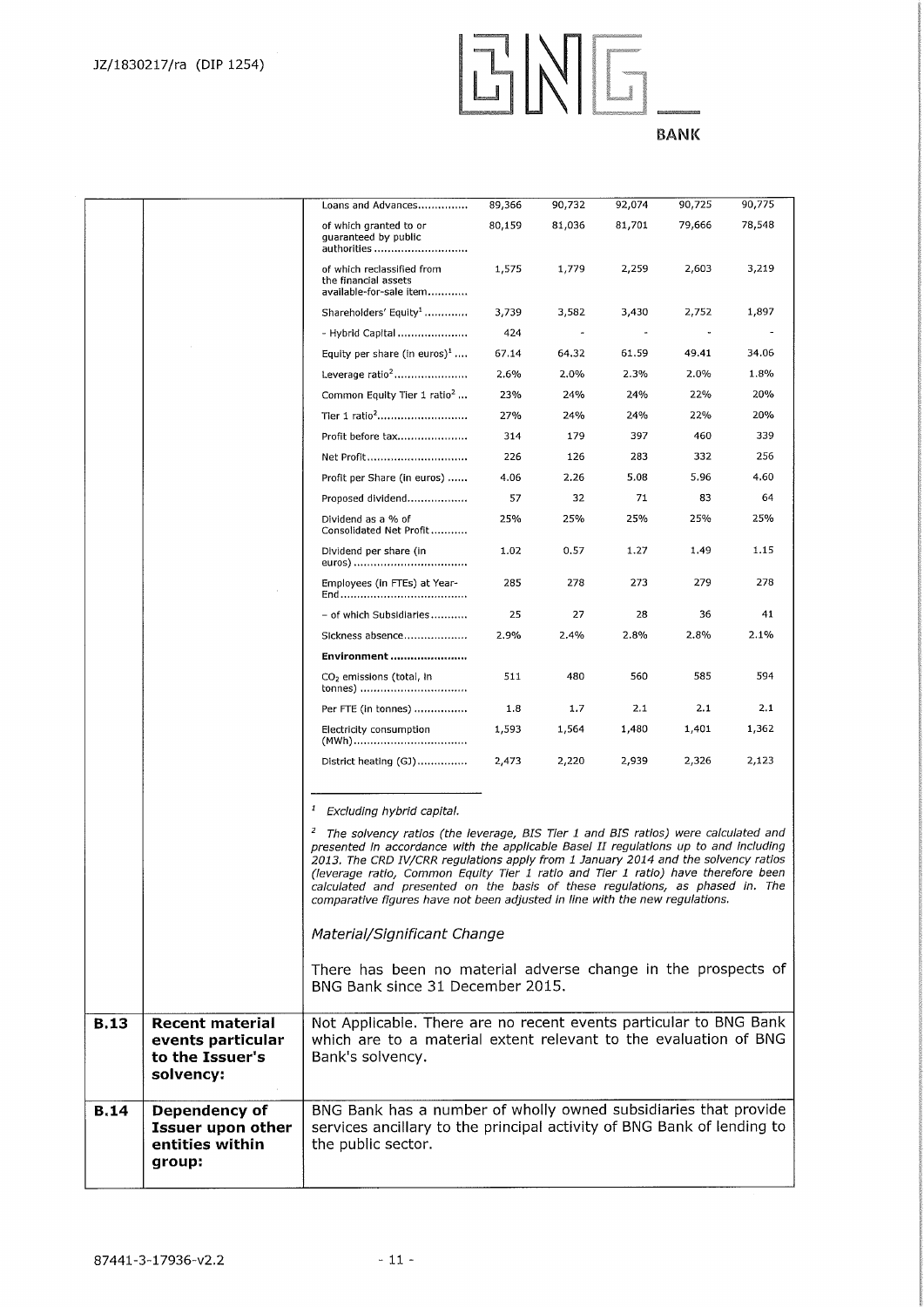

| <b>B.15</b> | Principal<br>activities of the<br>Issuer:                                               | BNG Bank is a specialised lender to local and regional authorities<br>as well as to public-sector institutions such as utilities, housing,<br>healthcare, welfare and educational institutions, and is the largest<br>public-sector lender in the Netherlands and the principal bank for<br>the Dutch public sector in terms of loans, advances and inter-<br>governmental money transfers. BNG Bank also provides limited<br>lending to public-private partnerships.              |
|-------------|-----------------------------------------------------------------------------------------|------------------------------------------------------------------------------------------------------------------------------------------------------------------------------------------------------------------------------------------------------------------------------------------------------------------------------------------------------------------------------------------------------------------------------------------------------------------------------------|
| <b>B.16</b> | <b>Direct or Indirect</b><br>ownership or<br>control of the<br>Issuer:                  | BNG Bank's shareholders are exclusively Dutch public authorities.<br>The Dutch State's shareholding is 50%, with the remainder held by<br>more than 95% of Dutch municipalities, 11 of the 12 Dutch<br>provinces, and one water board.                                                                                                                                                                                                                                             |
| <b>B.17</b> | <b>Credit ratings</b><br>assigned to the                                                | The Notes are expected to be rated:                                                                                                                                                                                                                                                                                                                                                                                                                                                |
|             | <b>Issuer or its debt</b><br>securities:                                                | Standard & Poor's Credit Market Services Europe Limited: AAA                                                                                                                                                                                                                                                                                                                                                                                                                       |
|             |                                                                                         | Fitch Ratings Limited: AA+                                                                                                                                                                                                                                                                                                                                                                                                                                                         |
|             |                                                                                         | Moody's Investors Service Limited: Aaa                                                                                                                                                                                                                                                                                                                                                                                                                                             |
|             |                                                                                         | Section C - Securities                                                                                                                                                                                                                                                                                                                                                                                                                                                             |
| C.1         |                                                                                         |                                                                                                                                                                                                                                                                                                                                                                                                                                                                                    |
|             | Type and class of<br>the Notes and<br><b>Security</b><br><b>Identification</b>          | Type: debt instruments.<br>The Notes are Fixed Rate Notes and are in bearer form.                                                                                                                                                                                                                                                                                                                                                                                                  |
|             | Number(s):                                                                              | The Notes are issued as Series Number 1254. The Aggregate<br>Nominal Amount of the Notes is EUR 1,000,000,000.                                                                                                                                                                                                                                                                                                                                                                     |
|             |                                                                                         | Security Identification Number(s):                                                                                                                                                                                                                                                                                                                                                                                                                                                 |
|             |                                                                                         | ISIN Code: XS1445725218                                                                                                                                                                                                                                                                                                                                                                                                                                                            |
|             |                                                                                         | Common Code: 144572521                                                                                                                                                                                                                                                                                                                                                                                                                                                             |
| C.2         | <b>Currencies:</b>                                                                      | The Specified Currency of the Notes is Euro.                                                                                                                                                                                                                                                                                                                                                                                                                                       |
| C.5         | A description of<br>any restrictions<br>on the free<br>transferability of<br>the Notes: | U.S. Selling Restrictions: Regulation S Category 2; TEFRA D Rules<br>applicable.                                                                                                                                                                                                                                                                                                                                                                                                   |
| C.8         | <b>Description of the</b><br>rights attached to<br>the Notes:                           | Ranking (status)<br>The Notes constitute direct and unsecured obligations of the Issuer<br>and rank pari passu without any preference among themselves and<br>with all other present and future unsecured and unsubordinated<br>obligations of the Issuer save for those preferred by mandatory<br>operation of law.<br>Negative Pledge<br>So long as any Notes remain outstanding the Issuer will not secure<br>any other loan or indebtedness represented by bonds, notes or any |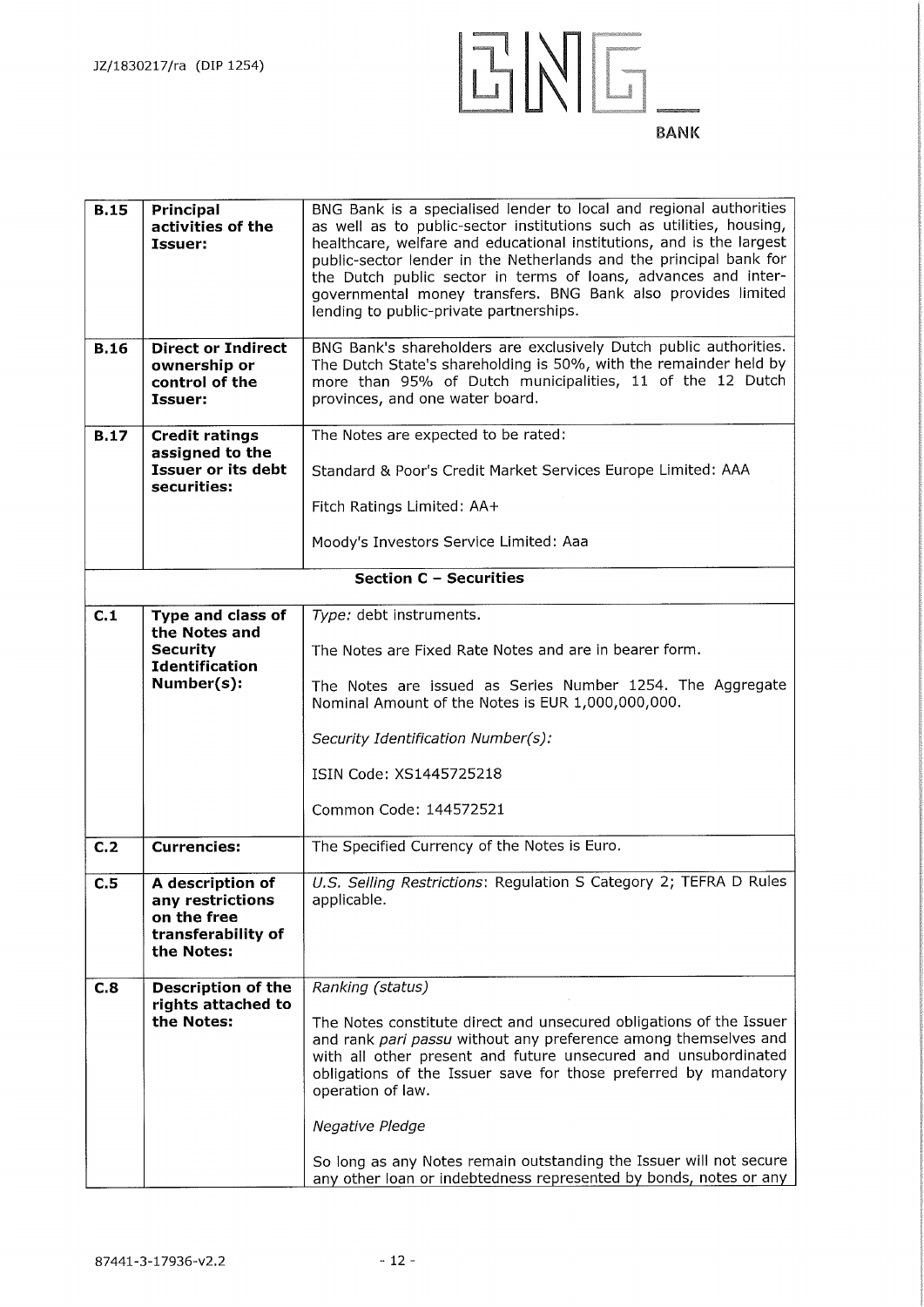

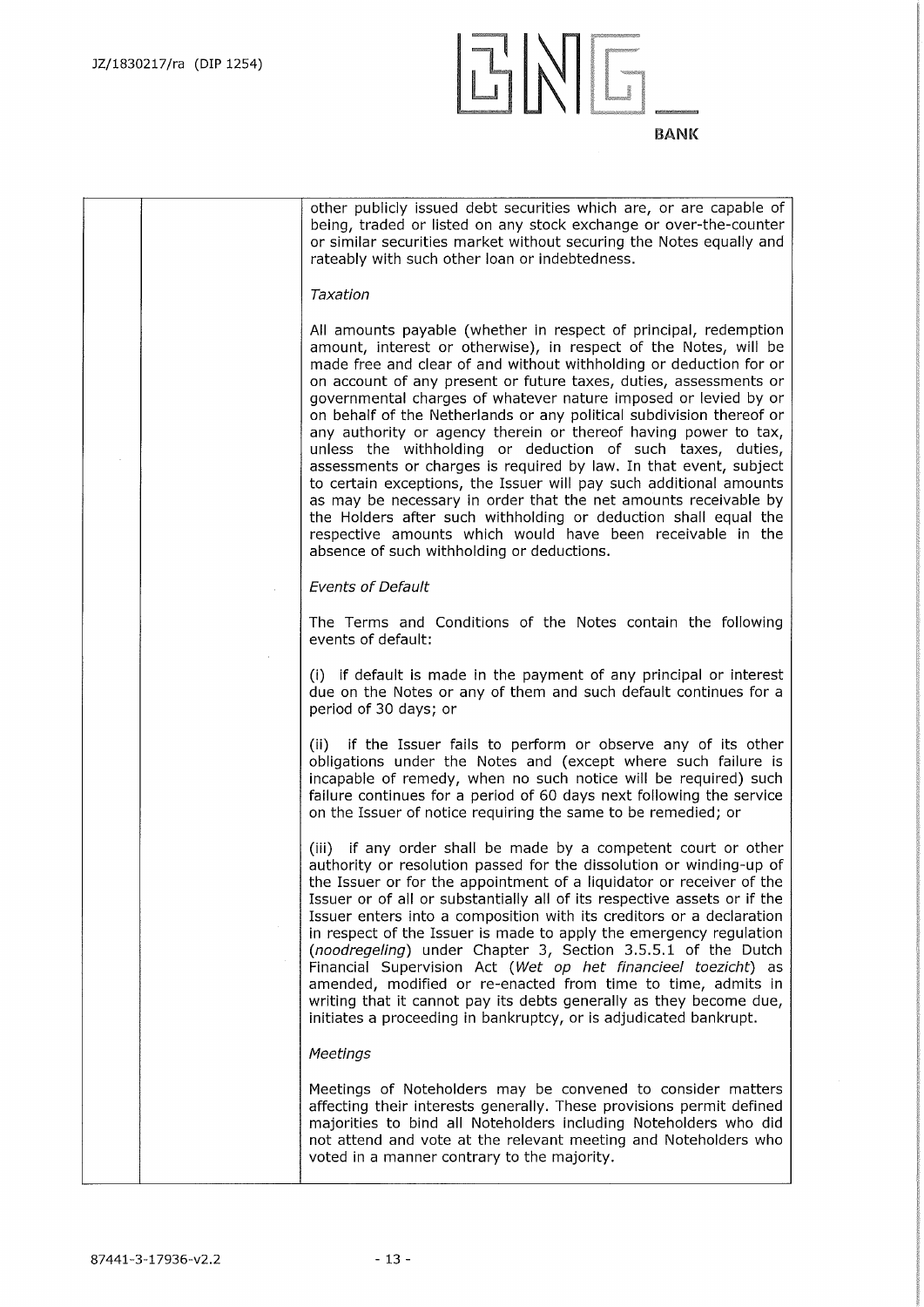

|      |                                                                                     | Governing Law                                                                                                                                                                                                                                                                                                                                                                                                                                      |
|------|-------------------------------------------------------------------------------------|----------------------------------------------------------------------------------------------------------------------------------------------------------------------------------------------------------------------------------------------------------------------------------------------------------------------------------------------------------------------------------------------------------------------------------------------------|
|      |                                                                                     | The Notes and all related contractual documentation will be<br>governed by, and construed in accordance with, the laws of the<br>Netherlands.                                                                                                                                                                                                                                                                                                      |
| C.9  | Interest, maturity                                                                  | Interest                                                                                                                                                                                                                                                                                                                                                                                                                                           |
|      | and redemption<br>provisions, yield<br>and<br>representative of<br>the Noteholders: | The Notes are Fixed Rate Notes. The Notes bear interest from 13<br>July 2016 at a rate of 0.05 per cent. per annum payable annually<br>in arrear on 13 July in each year. Indication of yield: 0.051 per<br>cent. per annum.                                                                                                                                                                                                                       |
|      |                                                                                     | Maturity                                                                                                                                                                                                                                                                                                                                                                                                                                           |
|      |                                                                                     | The maturity date of the Notes is 13 July 2024 (the "Maturity<br>Date"). Unless previously redeemed or purchased and cancelled,<br>the Issuer will redeem the Notes at EUR 1,000 per Calculation<br>Amount in EUR on the Maturity Date.                                                                                                                                                                                                            |
|      |                                                                                     | Early redemption                                                                                                                                                                                                                                                                                                                                                                                                                                   |
|      |                                                                                     | BNG Bank will be permitted to redeem all (but not some only)<br>Notes if, as a result of any change in or amendment to applicable<br>law (which change or amendment is announced and becomes<br>effective on or after the Issue Date of the first Tranche of such<br>Notes), BNG Bank determines that it would or will be required to<br>pay additional amounts in accordance with Condition 8 with respect<br>to payments relating to such Notes. |
|      |                                                                                     | In addition, the Notes may be redeemed prior to their maturity<br>date in certain circumstances, including pursuant to an Issuer Call<br>Option or an Investor Put Option.                                                                                                                                                                                                                                                                         |
|      |                                                                                     | <b>Issuer Call Option</b>                                                                                                                                                                                                                                                                                                                                                                                                                          |
|      |                                                                                     | Not Applicable.                                                                                                                                                                                                                                                                                                                                                                                                                                    |
|      |                                                                                     | <b>Investor Put Option</b>                                                                                                                                                                                                                                                                                                                                                                                                                         |
|      |                                                                                     | Not Applicable.                                                                                                                                                                                                                                                                                                                                                                                                                                    |
|      |                                                                                     | Representative of the Noteholders                                                                                                                                                                                                                                                                                                                                                                                                                  |
|      |                                                                                     | Not Applicable.                                                                                                                                                                                                                                                                                                                                                                                                                                    |
| C.10 | <b>Derivative</b><br>component in<br>interest<br>payments:                          | Not Applicable. The securities issued under the Programme do not<br>have a derivative component in the interest payment.                                                                                                                                                                                                                                                                                                                           |
| C.11 | <b>Listing and</b><br>admission to<br>trading:                                      | Application is expected to be made by the Issuer (or on its behalf)<br>for the Notes to be admitted to trading on the regulated market of<br>the Luxembourg Stock Exchange with effect from the Issue Date                                                                                                                                                                                                                                         |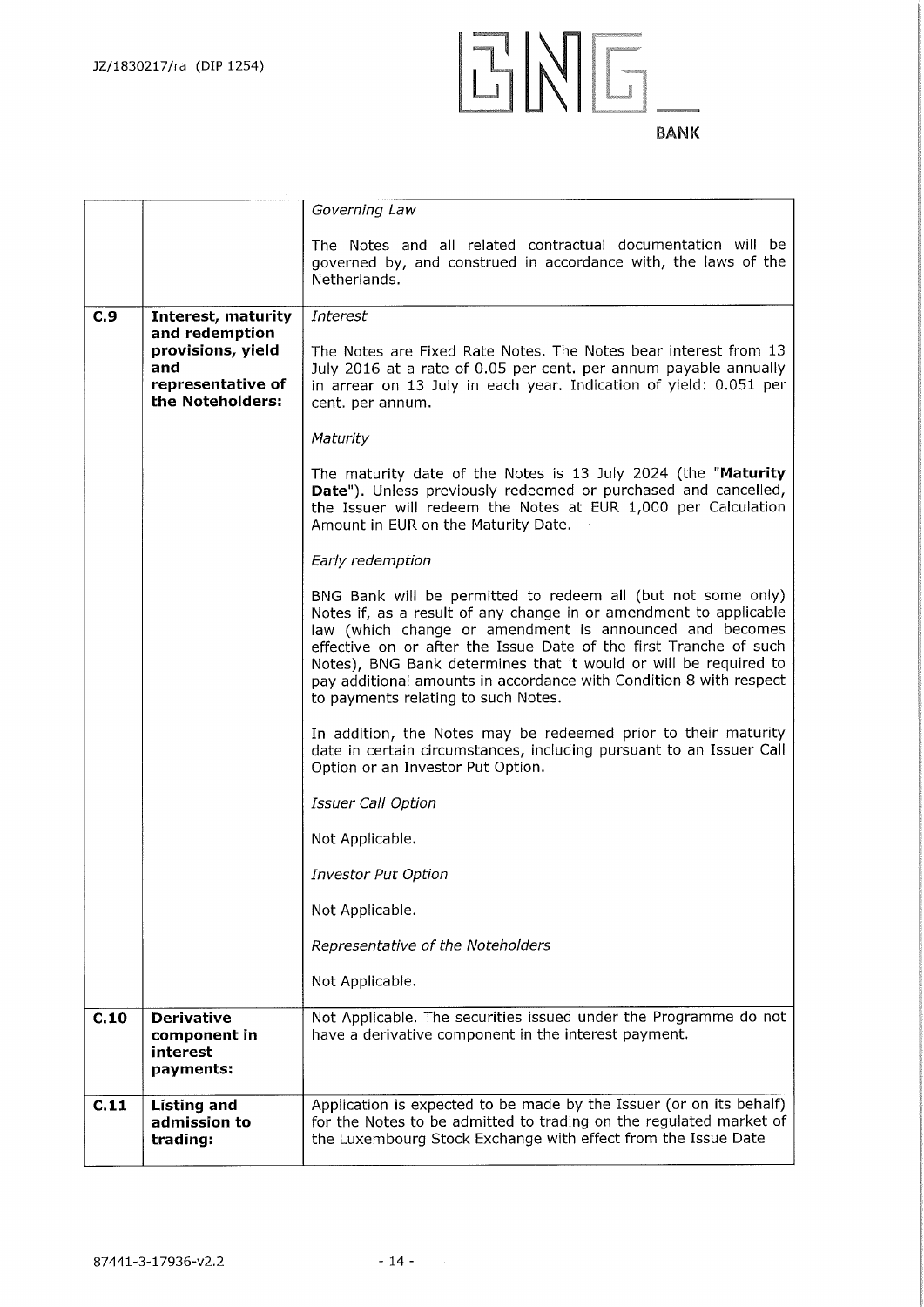**C.21 Market for which** 

**a prospectus has** 



**been published: Section D — Risks D.2 Key information on the key risks that are specific to the Issuer:**  By investing in Notes issued under the Programme, investors assume the risk that BNG Bank may become insolvent or otherwise unable to make all payments due in respect of the Notes. There is a wide range of factors which individually or together could result in BNG Bank becoming unable to make all payments due in respect of the Notes. It is not possible to identify all such factors or to determine which factors are most likely to occur. The inability of BNG Bank to pay interest, principal or other amounts on or in connection with any Notes may occur for other reasons. Additional risks and uncertainties not presently known to the Issuer or that it currently believes to be immaterial could also have a material impact on its business operations. BNG Bank has identified a number of factors which could materially adversely affect its business and ability to make payments due under the Notes. These factors include: • local and global economic and financial market conditions; • the weakening of the nascent economic recovery in Europe; • liquidity risks and adverse capital and credit market conditions; • volatility in interest rates, credit spreads and markets; • rating downgrades; • not all market risks may be successfully managed through derivatives; • counterparty risk exposure; • risk management methods may leave exposure to risk; • operational risk exposure; • significant regulatory developments and changes in the approach of BNG Bank's regulators; amendments to the regulation on Treasury Banking; • failure and inadequacy of IT and other systems; and failure and inadequacy of third parties to which it has outsourced.

See the above element, C.11.

**D.3 Key information on the key risks that are specific**  There are also risks associated with the Notes. These include: Risks related to the market for the Notes: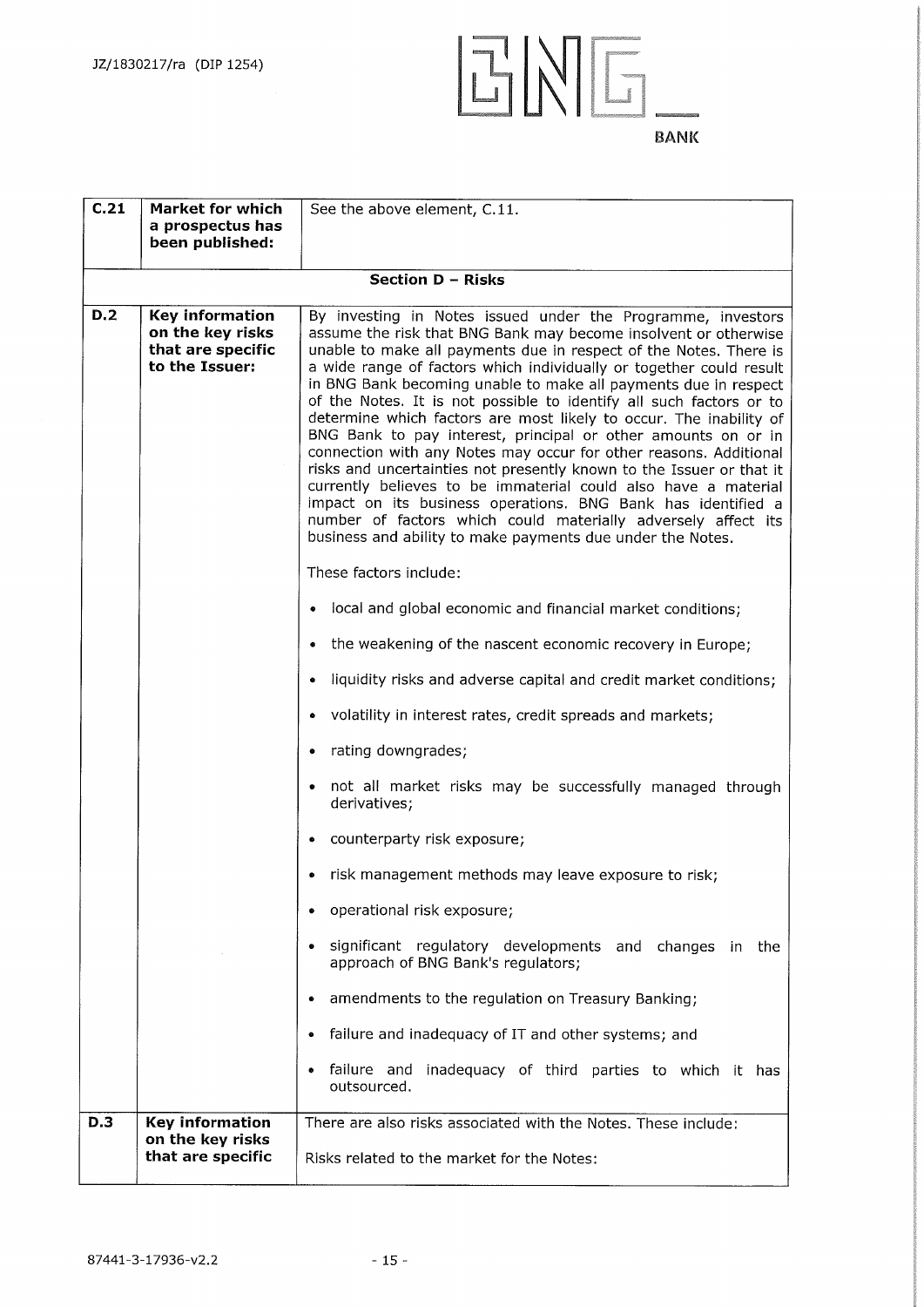

|      | to the Notes:                                           | liquidity risk;<br>٠                                                                                                                                                                                                                                                                                                                                                                                                                                                   |
|------|---------------------------------------------------------|------------------------------------------------------------------------------------------------------------------------------------------------------------------------------------------------------------------------------------------------------------------------------------------------------------------------------------------------------------------------------------------------------------------------------------------------------------------------|
|      |                                                         | exchange rate risk and exchange controls;                                                                                                                                                                                                                                                                                                                                                                                                                              |
|      |                                                         | interest rate risk; and                                                                                                                                                                                                                                                                                                                                                                                                                                                |
|      |                                                         | credit rating risk.<br>۰                                                                                                                                                                                                                                                                                                                                                                                                                                               |
|      |                                                         | Factors which might affect an investor's ability to make an<br>informed assessment of the risks associated with Notes issued<br>under the Programme.                                                                                                                                                                                                                                                                                                                   |
|      |                                                         | Risks related to Notes generally:                                                                                                                                                                                                                                                                                                                                                                                                                                      |
|      |                                                         | modification and waiver of the terms and conditions of the<br>Notes;                                                                                                                                                                                                                                                                                                                                                                                                   |
|      |                                                         | adverse tax consequences for the holder of Notes;                                                                                                                                                                                                                                                                                                                                                                                                                      |
|      |                                                         | risks related to Notes held in global form;                                                                                                                                                                                                                                                                                                                                                                                                                            |
|      |                                                         | risks related to restrictions on transfer;                                                                                                                                                                                                                                                                                                                                                                                                                             |
|      |                                                         | risks related to nominee arrangements;                                                                                                                                                                                                                                                                                                                                                                                                                                 |
|      |                                                         | risks related to Notes in New Global Note form;                                                                                                                                                                                                                                                                                                                                                                                                                        |
|      |                                                         | possible change to Dutch law or administrative practice;                                                                                                                                                                                                                                                                                                                                                                                                               |
|      |                                                         | implemented and proposed banking legislation for ailing banks;<br>and                                                                                                                                                                                                                                                                                                                                                                                                  |
|      |                                                         | legal investment considerations that may restrict certain<br>investors.                                                                                                                                                                                                                                                                                                                                                                                                |
|      |                                                         | Section E - Offer                                                                                                                                                                                                                                                                                                                                                                                                                                                      |
| E.2b | <b>Reasons for the</b><br>offer and use of<br>proceeds: | The net proceeds of the issue of the Notes (the "Proceeds") will<br>be tracked by the Issuer and allocated to its lending and<br>investment operations to housing associations investing in<br>neighbourhoods with a social challenge, as defined in "A first<br>framework for a BNG Bank Social Bond for Dutch Housing<br>Associations" published by the Tilburg Sustainability Centre of<br>Tilburg University ("TSC Telos") dated 18 May 2016 (the<br>"Framework"). |
|      |                                                         | Elected housing associations benefiting from the Proceeds (the<br>"Elected Housing Associations") will be defined based on a<br>selection methodology developed by the Issuer in partnership with<br>TSC Telos and explained in the Framework. Copies of the<br>Framework<br>available<br>Issuer's<br>are<br>the<br>website,<br>on<br>http://www.bngbank.nl.                                                                                                           |
|      |                                                         | The allocation of the Proceeds to Elected Housing Associations will<br>be audited annually by an external auditor. The Issuer will report<br>on the amount financed with the net proceeds and will publish a                                                                                                                                                                                                                                                           |